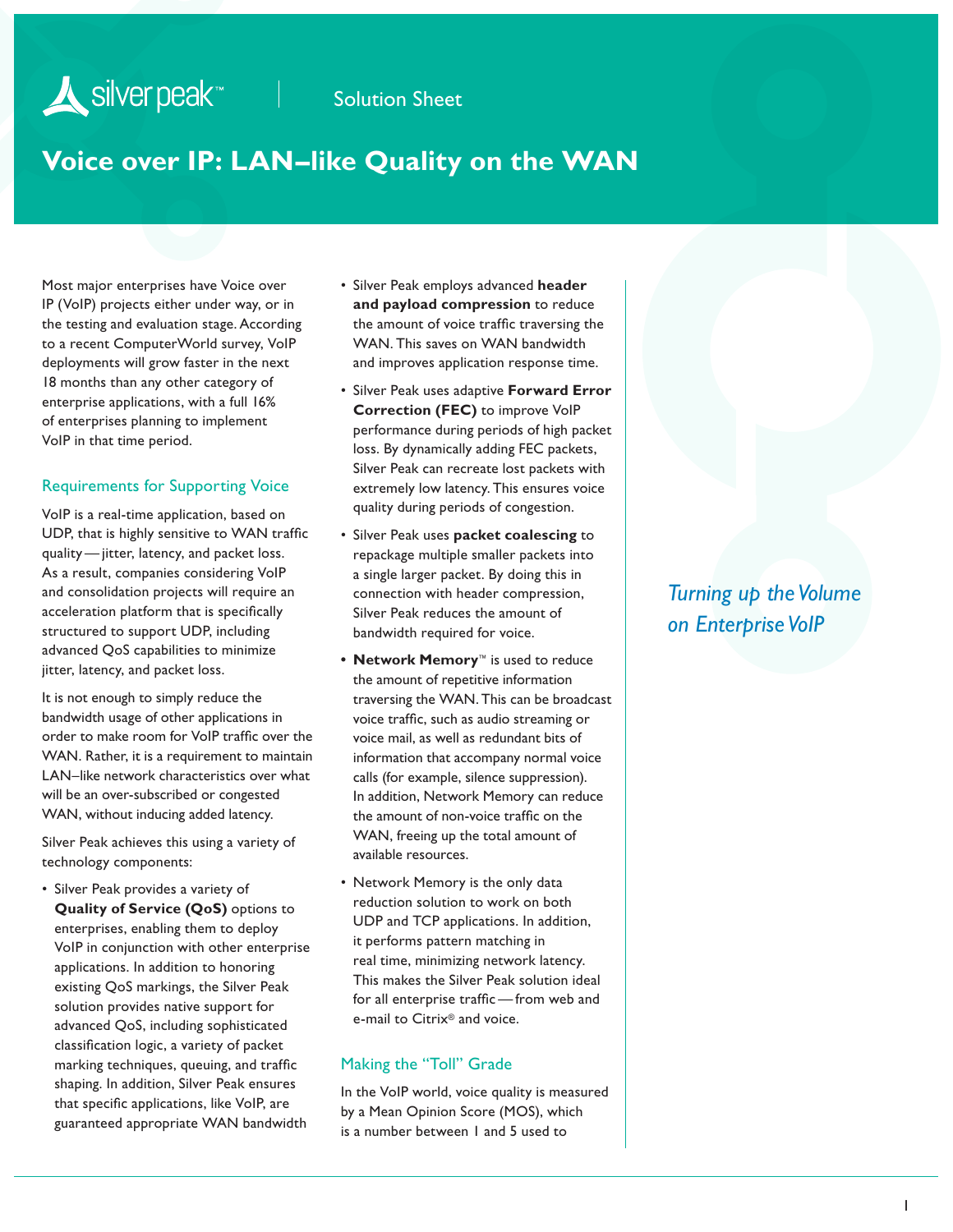# Silver peak<sup>\*\*</sup>

## Solution Sheet

quantitatively express the subjective quality of speech in communications systems, especially digital networks that carry VoIP traffic. Anything above a 4.0 is considered toll grade.

Silver Peak engaged Miercom, an independent consulting group, to test voice quality across the NX Series appliances. Miercom used conventional VoIP testing equipment to collect baseline MOS scores for voice traffic in both LAN and WAN (256 kbps with 100 ms latency) environments. Acceleration appliances from Silver Peak and another vendor ("J") were then added to the equation to see if they had an effect on VoIP quality over the WAN.

As the graph below shows, it is easy to achieve a MOS of 4.4 on the LAN. On a WAN link with congestion, MOS drops to 3.0. This is well below toll quality. Vendor J's acceleration appliance only made matters worse, lowering the MOS to 2.8. Silver

Peak, on the other hand, was able to get the MOS up to 4.3, well above toll grade.

#### Getting Jitter Under Control

Miercom also measured the effect that each acceleration solution has on jitter. On a congested WAN link with no acceleration products present, jitter was 120 msec on average, with peaks as high as 249 msec. When Silver Peak was added to the equation, average jitter was dramatically reduced to 0.6 msec; peak jitter was reduced to 9.1 msec. The alternative acceleration appliance, on the other hand, actually reduced voice quality by increasing network jitter to 164.5 msec on average and 384.5 msec during peaks. These jitter numbers would likely result in voice services that are well below toll quality.

On a private campus without congestion, jitter measurements can be as low as 1–5 msec. Connections over public